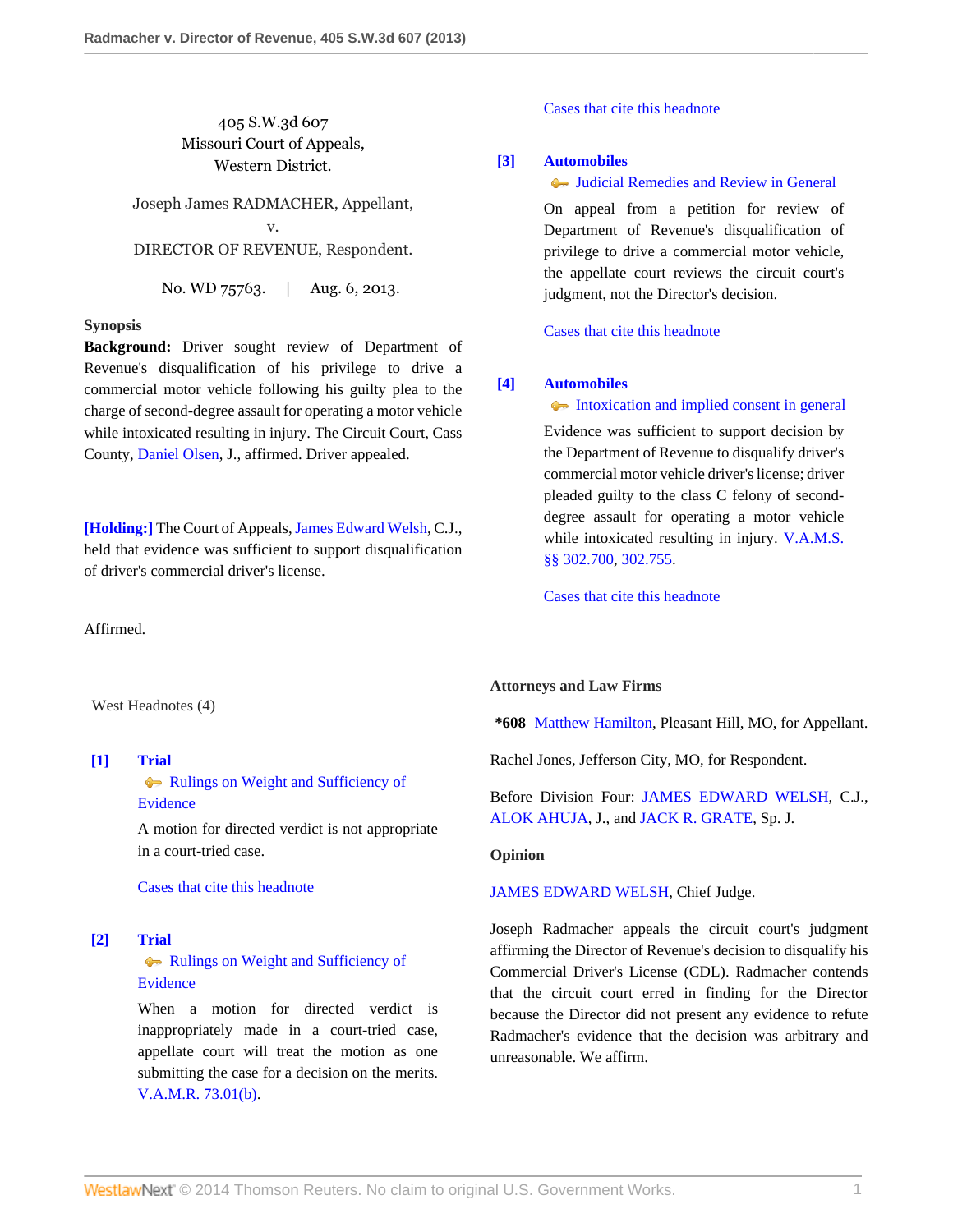### <span id="page-1-4"></span>**Background**

In 2010, Joseph Radmacher had a single-car accident while driving a non-commercial motor vehicle. One of his passengers was ejected from the vehicle and was injured. Radmacher was charged with the class C felony of seconddegree assault for operating a motor vehicle while intoxicated resulting in injury. [§ 565.060, RSMo](http://www.westlaw.com/Link/Document/FullText?findType=L&pubNum=1000229&cite=MOST565.060&originatingDoc=I9b60fe2afeef11e2a160cacff148223f&refType=LQ&originationContext=document&vr=3.0&rs=cblt1.0&transitionType=DocumentItem&contextData=(sc.Search)).<sup>[1](#page-3-0)</sup> Radmacher pleaded guilty to the charge in Cass County Circuit Court, and the judge suspended imposition of sentence.

The Department of Revenue then notified Radmacher that his privilege to drive a commercial motor vehicle was being "disqualified" for one year due to his "conviction for using a motor vehicle in the commission of a felony," citing [sections](http://www.westlaw.com/Link/Document/FullText?findType=L&pubNum=1000229&cite=MOST302.700&originatingDoc=I9b60fe2afeef11e2a160cacff148223f&refType=LQ&originationContext=document&vr=3.0&rs=cblt1.0&transitionType=DocumentItem&contextData=(sc.Search)) [302.700](http://www.westlaw.com/Link/Document/FullText?findType=L&pubNum=1000229&cite=MOST302.700&originatingDoc=I9b60fe2afeef11e2a160cacff148223f&refType=LQ&originationContext=document&vr=3.0&rs=cblt1.0&transitionType=DocumentItem&contextData=(sc.Search)) and [302.755, RSMo](http://www.westlaw.com/Link/Document/FullText?findType=L&pubNum=1000229&cite=MOST302.755&originatingDoc=I9b60fe2afeef11e2a160cacff148223f&refType=LQ&originationContext=document&vr=3.0&rs=cblt1.0&transitionType=DocumentItem&contextData=(sc.Search)). Radmacher filed a petition for judicial review pursuant to [section 302.311, RSMo.](http://www.westlaw.com/Link/Document/FullText?findType=L&pubNum=1000229&cite=MOST302.311&originatingDoc=I9b60fe2afeef11e2a160cacff148223f&refType=LQ&originationContext=document&vr=3.0&rs=cblt1.0&transitionType=DocumentItem&contextData=(sc.Search))

At the hearing on Radmacher's petition, the circuit court took judicial notice of the **\*609** criminal case on which the disqualification was based and admitted Exhibit 1, certified copies of the Director's records pertaining to Radmacher, including a copy of his CDL and a certified record of his felony conviction. Radmacher presented the testimony of his employer.

<span id="page-1-5"></span><span id="page-1-1"></span><span id="page-1-0"></span>**[\[1\]](#page-0-1) [\[2\]](#page-0-2)** The court denied Radmacher's motion for a directed verdict<sup>[2](#page-3-1)</sup> and entered judgment in favor of the Director. Radmacher appeals.

#### **Discussion**

Radmacher argues, in his two points on appeal, that the circuit court erred in entering judgment for the Director because the Director failed to meet her burdens of production and persuasion, in that she did not offer any evidence to refute Radmacher's evidence that the decision to disqualify his CDL was *arbitrary* (Point I) and was *not reasonable* (Point II).

<span id="page-1-6"></span>The Department of Revenue disqualified Radmacher's CDL pursuant to [section 302.755](http://www.westlaw.com/Link/Document/FullText?findType=L&pubNum=1000229&cite=MOST302.755&originatingDoc=I9b60fe2afeef11e2a160cacff148223f&refType=LQ&originationContext=document&vr=3.0&rs=cblt1.0&transitionType=DocumentItem&contextData=(sc.Search)) of the "Uniform Commercial Driver's License Act." The circuit court's review of the Director's decision to disqualify a person from driving a commercial vehicle under [section 302.755](http://www.westlaw.com/Link/Document/FullText?findType=L&pubNum=1000229&cite=MOST302.755&originatingDoc=I9b60fe2afeef11e2a160cacff148223f&refType=LQ&originationContext=document&vr=3.0&rs=cblt1.0&transitionType=DocumentItem&contextData=(sc.Search)) is governed by [section 302.311, RSMo](http://www.westlaw.com/Link/Document/FullText?findType=L&pubNum=1000229&cite=MOST302.311&originatingDoc=I9b60fe2afeef11e2a160cacff148223f&refType=LQ&originationContext=document&vr=3.0&rs=cblt1.0&transitionType=DocumentItem&contextData=(sc.Search)). [3](#page-3-2) *[Miller v. Dir. of Revenue,](http://www.westlaw.com/Link/Document/FullText?findType=Y&serNum=2017906270&pubNum=4644&fi=co_pp_sp_4644_293&originationContext=document&vr=3.0&rs=cblt1.0&transitionType=DocumentItem&contextData=(sc.Search)#co_pp_sp_4644_293)* 277 [S.W.3d 290, 293 \(Mo.App.2009\).](http://www.westlaw.com/Link/Document/FullText?findType=Y&serNum=2017906270&pubNum=4644&fi=co_pp_sp_4644_293&originationContext=document&vr=3.0&rs=cblt1.0&transitionType=DocumentItem&contextData=(sc.Search)#co_pp_sp_4644_293) [Section 302.311](http://www.westlaw.com/Link/Document/FullText?findType=L&pubNum=1000229&cite=MOST302.311&originatingDoc=I9b60fe2afeef11e2a160cacff148223f&refType=LQ&originationContext=document&vr=3.0&rs=cblt1.0&transitionType=DocumentItem&contextData=(sc.Search)) permits a driver to appeal the Director's decision to the circuit court "in the manner provided in chapter 536," the Missouri Administrative Procedures Act.

<span id="page-1-7"></span>The crux of Radmacher's argument is that the Director had to establish, at the court hearing, not only that the decision satisfied the elements of [section 302.755,](http://www.westlaw.com/Link/Document/FullText?findType=L&pubNum=1000229&cite=MOST302.755&originatingDoc=I9b60fe2afeef11e2a160cacff148223f&refType=LQ&originationContext=document&vr=3.0&rs=cblt1.0&transitionType=DocumentItem&contextData=(sc.Search)) but also that it did not run afoul of section 536.140. Section 536.140 sets forth the scope of judicial review of an administrative agency's decision in a "contested" case. *[Vette v. Dir. of](http://www.westlaw.com/Link/Document/FullText?findType=Y&serNum=2003236123&pubNum=4644&fi=co_pp_sp_4644_568&originationContext=document&vr=3.0&rs=cblt1.0&transitionType=DocumentItem&contextData=(sc.Search)#co_pp_sp_4644_568) Revenue,* [99 S.W.3d 563, 568 \(Mo.App.2003\)](http://www.westlaw.com/Link/Document/FullText?findType=Y&serNum=2003236123&pubNum=4644&fi=co_pp_sp_4644_568&originationContext=document&vr=3.0&rs=cblt1.0&transitionType=DocumentItem&contextData=(sc.Search)#co_pp_sp_4644_568). It permits the reviewing court to determine, among other things, <sup>[4](#page-3-3)</sup> whether the decision is "arbitrary, capricious or unreasonable." [§](http://www.westlaw.com/Link/Document/FullText?findType=L&pubNum=1000229&cite=MOST536.140&originatingDoc=I9b60fe2afeef11e2a160cacff148223f&refType=LQ&originationContext=document&vr=3.0&rs=cblt1.0&transitionType=DocumentItem&contextData=(sc.Search)) [536.140.2, RSMo.](http://www.westlaw.com/Link/Document/FullText?findType=L&pubNum=1000229&cite=MOST536.140&originatingDoc=I9b60fe2afeef11e2a160cacff148223f&refType=LQ&originationContext=document&vr=3.0&rs=cblt1.0&transitionType=DocumentItem&contextData=(sc.Search)) This, however, was a "non-contested" administrative case, and, thus, section 536.150, rather than 536.140, governed the scope of the circuit court's review. *See, e.g., [Kinzenbaw v. Dir. of Revenue,](http://www.westlaw.com/Link/Document/FullText?findType=Y&serNum=2001558339&pubNum=4644&fi=co_pp_sp_4644_52&originationContext=document&vr=3.0&rs=cblt1.0&transitionType=DocumentItem&contextData=(sc.Search)#co_pp_sp_4644_52)* 62 S.W.3d 49, 52 [\(Mo. banc 2001\);](http://www.westlaw.com/Link/Document/FullText?findType=Y&serNum=2001558339&pubNum=4644&fi=co_pp_sp_4644_52&originationContext=document&vr=3.0&rs=cblt1.0&transitionType=DocumentItem&contextData=(sc.Search)#co_pp_sp_4644_52) *Vette,* [99 S.W.3d at 566–68](http://www.westlaw.com/Link/Document/FullText?findType=Y&serNum=2003236123&pubNum=4644&fi=co_pp_sp_4644_566&originationContext=document&vr=3.0&rs=cblt1.0&transitionType=DocumentItem&contextData=(sc.Search)#co_pp_sp_4644_566) (both holding that section 536.150 governs judicial review of **\*610** "noncontested" administrative cases, such as this one, where the agency's decision was "made without any requirement of an adversarial hearing").  $5$  Section 536.150 (like 536.140) permits the reviewing court to determine whether the agency's decision was arbitrary or unreasonable, <sup>[6](#page-3-5)</sup> and the focus of Radmacher's points on appeal is that the decision was arbitrary and unreasonable; thus, we will address his claims to the extent possible.

<span id="page-1-9"></span><span id="page-1-8"></span><span id="page-1-2"></span>**[\[3\]](#page-0-3)** On appeal from a petition for review under [section](http://www.westlaw.com/Link/Document/FullText?findType=L&pubNum=1000229&cite=MOST302.311&originatingDoc=I9b60fe2afeef11e2a160cacff148223f&refType=LQ&originationContext=document&vr=3.0&rs=cblt1.0&transitionType=DocumentItem&contextData=(sc.Search)) [302.311,](http://www.westlaw.com/Link/Document/FullText?findType=L&pubNum=1000229&cite=MOST302.311&originatingDoc=I9b60fe2afeef11e2a160cacff148223f&refType=LQ&originationContext=document&vr=3.0&rs=cblt1.0&transitionType=DocumentItem&contextData=(sc.Search)) this court reviews the circuit court's judgment, not the Director's decision. *Vette,* [99 S.W.3d at 566.](http://www.westlaw.com/Link/Document/FullText?findType=Y&serNum=2003236123&pubNum=4644&fi=co_pp_sp_4644_566&originationContext=document&vr=3.0&rs=cblt1.0&transitionType=DocumentItem&contextData=(sc.Search)#co_pp_sp_4644_566) As in any court-tried civil case, we will affirm the judgment unless there is no substantial evidence to support it, it is against the weight of the evidence, or it erroneously declares or applies the law. *[Id.](http://www.westlaw.com/Link/Document/FullText?findType=Y&serNum=2003236123&originationContext=document&vr=3.0&rs=cblt1.0&transitionType=DocumentItem&contextData=(sc.Search))* (citing *Murphy v. Carron,* [536 S.W.2d 30, 32 \(Mo. banc](http://www.westlaw.com/Link/Document/FullText?findType=Y&serNum=1976117479&pubNum=713&fi=co_pp_sp_713_32&originationContext=document&vr=3.0&rs=cblt1.0&transitionType=DocumentItem&contextData=(sc.Search)#co_pp_sp_713_32) [1976\)](http://www.westlaw.com/Link/Document/FullText?findType=Y&serNum=1976117479&pubNum=713&fi=co_pp_sp_713_32&originationContext=document&vr=3.0&rs=cblt1.0&transitionType=DocumentItem&contextData=(sc.Search)#co_pp_sp_713_32)).

<span id="page-1-3"></span>**[\[4\]](#page-0-0)** [Section 302.755.1\(5\), RSMo,](http://www.westlaw.com/Link/Document/FullText?findType=L&pubNum=1000229&cite=MOST302.755&originatingDoc=I9b60fe2afeef11e2a160cacff148223f&refType=LQ&originationContext=document&vr=3.0&rs=cblt1.0&transitionType=DocumentItem&contextData=(sc.Search)) provides that "[a] person is disqualified from driving a commercial motor vehicle for a period of not less than one year if convicted of a first violation" of "[u]sing a commercial or noncommercial motor vehicle in the commission of any felony, as defined in [section](http://www.westlaw.com/Link/Document/FullText?findType=L&pubNum=1000229&cite=MOST302.700&originatingDoc=I9b60fe2afeef11e2a160cacff148223f&refType=LQ&originationContext=document&vr=3.0&rs=cblt1.0&transitionType=DocumentItem&contextData=(sc.Search)) [302.700](http://www.westlaw.com/Link/Document/FullText?findType=L&pubNum=1000229&cite=MOST302.700&originatingDoc=I9b60fe2afeef11e2a160cacff148223f&refType=LQ&originationContext=document&vr=3.0&rs=cblt1.0&transitionType=DocumentItem&contextData=(sc.Search)) [.]" Pursuant to [section 302.700,](http://www.westlaw.com/Link/Document/FullText?findType=L&pubNum=1000229&cite=MOST302.700&originatingDoc=I9b60fe2afeef11e2a160cacff148223f&refType=LQ&originationContext=document&vr=3.0&rs=cblt1.0&transitionType=DocumentItem&contextData=(sc.Search)) a "conviction" is "an unvacated adjudication of guilt, including pleas of guilt ... regardless of whether the penalty is ... suspended[.]" [§ 302.700.2\(8\), RSMo](http://www.westlaw.com/Link/Document/FullText?findType=L&pubNum=1000229&cite=MOST302.700&originatingDoc=I9b60fe2afeef11e2a160cacff148223f&refType=LQ&originationContext=document&vr=3.0&rs=cblt1.0&transitionType=DocumentItem&contextData=(sc.Search)). A felony is "any offense under state or federal law that is punishable by death or imprisonment for a term exceeding one year." [§ 302.700.2\(18\), RSMo.](http://www.westlaw.com/Link/Document/FullText?findType=L&pubNum=1000229&cite=MOST302.700&originatingDoc=I9b60fe2afeef11e2a160cacff148223f&refType=LQ&originationContext=document&vr=3.0&rs=cblt1.0&transitionType=DocumentItem&contextData=(sc.Search)) Radmacher pleaded guilty to a class C felony, for which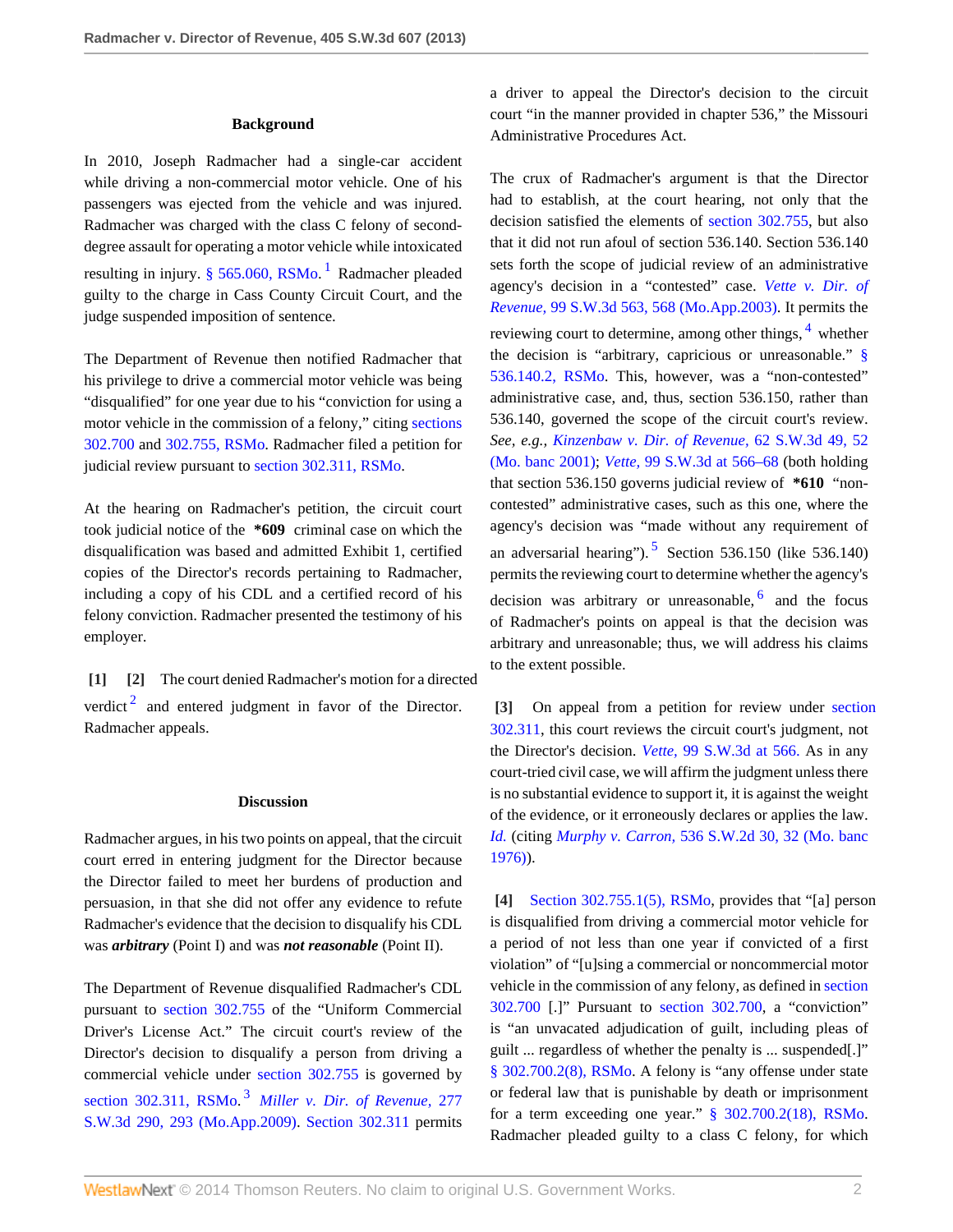he was given a suspended imposition of sentence. That constitutes a "conviction" for the purposes of a commercial driver's license revocation. *See [Bowers v. Dir. of Revenue,](http://www.westlaw.com/Link/Document/FullText?findType=Y&serNum=2025086324&pubNum=4644&fi=co_pp_sp_4644_880&originationContext=document&vr=3.0&rs=cblt1.0&transitionType=DocumentItem&contextData=(sc.Search)#co_pp_sp_4644_880)* [338 S.W.3d 876, 880 \(Mo.App.2011\)](http://www.westlaw.com/Link/Document/FullText?findType=Y&serNum=2025086324&pubNum=4644&fi=co_pp_sp_4644_880&originationContext=document&vr=3.0&rs=cblt1.0&transitionType=DocumentItem&contextData=(sc.Search)#co_pp_sp_4644_880).

In *[Strup v. Director of Revenue,](http://www.westlaw.com/Link/Document/FullText?findType=Y&serNum=2021840625&originationContext=document&vr=3.0&rs=cblt1.0&transitionType=DocumentItem&contextData=(sc.Search))* the Missouri Supreme Court held that, in an appeal of a commercial driver's license disqualification, the Director is required to show only that the CDL holder was "convicted," as defined in [section 302.700.2,](http://www.westlaw.com/Link/Document/FullText?findType=L&pubNum=1000229&cite=MOST302.700&originatingDoc=I9b60fe2afeef11e2a160cacff148223f&refType=LQ&originationContext=document&vr=3.0&rs=cblt1.0&transitionType=DocumentItem&contextData=(sc.Search)) [RSMo](http://www.westlaw.com/Link/Document/FullText?findType=L&pubNum=1000229&cite=MOST302.700&originatingDoc=I9b60fe2afeef11e2a160cacff148223f&refType=LQ&originationContext=document&vr=3.0&rs=cblt1.0&transitionType=DocumentItem&contextData=(sc.Search)), and that the conviction merited disqualification of the person's commercial driver's privilege for a period of not less than one year under section 302.755.1. [311 S.W.3d](http://www.westlaw.com/Link/Document/FullText?findType=Y&serNum=2021840625&pubNum=4644&fi=co_pp_sp_4644_797&originationContext=document&vr=3.0&rs=cblt1.0&transitionType=DocumentItem&contextData=(sc.Search)#co_pp_sp_4644_797) [793, 797–98 \(Mo. banc 2010\).](http://www.westlaw.com/Link/Document/FullText?findType=Y&serNum=2021840625&pubNum=4644&fi=co_pp_sp_4644_797&originationContext=document&vr=3.0&rs=cblt1.0&transitionType=DocumentItem&contextData=(sc.Search)#co_pp_sp_4644_797) Thus, the Director needed only to introduce evidence showing that Radmacher had a commercial driving privilege and that he fell under one of the statutory disqualifiers in [section 302.755.1, RSMo.](http://www.westlaw.com/Link/Document/FullText?findType=L&pubNum=1000229&cite=MOST302.755&originatingDoc=I9b60fe2afeef11e2a160cacff148223f&refType=LQ&originationContext=document&vr=3.0&rs=cblt1.0&transitionType=DocumentItem&contextData=(sc.Search))

At trial, the circuit court took judicial notice of Radmacher's underlying criminal case. The Director also offered, and the court admitted, a certified copy of the Department's records on Radmacher's driving history, a copy of Radmacher's commercial driver's license, and a certified copy of Radmacher's felony conviction. Counsel for the Director argued that those records satisfied the requirements of [section](http://www.westlaw.com/Link/Document/FullText?findType=L&pubNum=1000229&cite=MOST302.755&originatingDoc=I9b60fe2afeef11e2a160cacff148223f&refType=LQ&originationContext=document&vr=3.0&rs=cblt1.0&transitionType=DocumentItem&contextData=(sc.Search)) [302.755](http://www.westlaw.com/Link/Document/FullText?findType=L&pubNum=1000229&cite=MOST302.755&originatingDoc=I9b60fe2afeef11e2a160cacff148223f&refType=LQ&originationContext=document&vr=3.0&rs=cblt1.0&transitionType=DocumentItem&contextData=(sc.Search)) and supported the CDL disqualification.

Radmacher, who works as a driver for Radmacher Brothers Excavating, called his employer, Tom Radmacher ("Employer"), to testify. Radmacher's counsel stated **\*611** that the employer would testify about whether the decision to disqualify Radmacher's CDL was arbitrary, capricious, or not reasonable, citing [section 536.140, RSMo.](http://www.westlaw.com/Link/Document/FullText?findType=L&pubNum=1000229&cite=MOST536.140&originatingDoc=I9b60fe2afeef11e2a160cacff148223f&refType=LQ&originationContext=document&vr=3.0&rs=cblt1.0&transitionType=DocumentItem&contextData=(sc.Search)) Counsel for the Director objected to Employer's testimony on the basis that it was irrelevant. The court granted a continuing objection but allowed the testimony. Employer testified that his company does work for the state and county on road construction projects. He stated that the loss of Radmacher's CDL would cost Employer money, hamper his ability to do business, and impact the county's ability to complete road projects. Much of Employer's testimony was simply an expression of personal opinion. Employer opined, for example, that he was unaware of "any harm or danger to the public health" that allowing Radmacher to keep his CDL would cause; that it would "help" the "morality of the county"; and that it would "benefit the general welfare" by saving the state and county money. Employer stated that he did "not believe" that "pulling" Radmacher's CDL was reasonable and that "restricting [Radmacher's] private license" would be a "less restrictive way" to accomplish the same goals. On crossexamination, Employer conceded that he had no personal knowledge about Radmacher's guilty plea and had no reason to believe that the court file from the criminal case was incorrect.

Radmacher now contends that because Employer's testimony was "uncontroverted," the Director failed to satisfy her "burdens to produce evidence and to persuade by a preponderance of the evidence" that the decision was not arbitrary and not unreasonable. Radmacher cites *[White v.](http://www.westlaw.com/Link/Document/FullText?findType=Y&serNum=2022811102&pubNum=4644&originationContext=document&vr=3.0&rs=cblt1.0&transitionType=DocumentItem&contextData=(sc.Search)) Director of Revenue,* [321 S.W.3d 298 \(Mo. banc 2010\)](http://www.westlaw.com/Link/Document/FullText?findType=Y&serNum=2022811102&pubNum=4644&originationContext=document&vr=3.0&rs=cblt1.0&transitionType=DocumentItem&contextData=(sc.Search)), in support. Apart from the *[White](http://www.westlaw.com/Link/Document/FullText?findType=Y&serNum=2022811102&originationContext=document&vr=3.0&rs=cblt1.0&transitionType=DocumentItem&contextData=(sc.Search))* court's observation that "the trier of fact has the right to disbelieve evidence, even when it is not contradicted," that case is not relevant here. *See* [321 S.W.3d at 307](http://www.westlaw.com/Link/Document/FullText?findType=Y&serNum=2022811102&pubNum=4644&fi=co_pp_sp_4644_307&originationContext=document&vr=3.0&rs=cblt1.0&transitionType=DocumentItem&contextData=(sc.Search)#co_pp_sp_4644_307) (quoting *[Guhr v. Dir. of Revenue,](http://www.westlaw.com/Link/Document/FullText?findType=Y&serNum=2012546101&pubNum=4644&fi=co_pp_sp_4644_585&originationContext=document&vr=3.0&rs=cblt1.0&transitionType=DocumentItem&contextData=(sc.Search)#co_pp_sp_4644_585)* 228 [S.W.3d 581, 585 n. 3 \(Mo. banc 2007\)](http://www.westlaw.com/Link/Document/FullText?findType=Y&serNum=2012546101&pubNum=4644&fi=co_pp_sp_4644_585&originationContext=document&vr=3.0&rs=cblt1.0&transitionType=DocumentItem&contextData=(sc.Search)#co_pp_sp_4644_585)). In *[White,](http://www.westlaw.com/Link/Document/FullText?findType=Y&serNum=2022811102&originationContext=document&vr=3.0&rs=cblt1.0&transitionType=DocumentItem&contextData=(sc.Search))* the Director suspended the driver's non-commercial license, pursuant to section 302.505, following the driver's arrest for driving while intoxicated, and the driver properly sought judicial review under *section 302.535.*<sup>[7](#page-3-6)</sup> *Id.* [at 301–02.](http://www.westlaw.com/Link/Document/FullText?findType=Y&serNum=2022811102&originationContext=document&vr=3.0&rs=cblt1.0&transitionType=DocumentItem&contextData=(sc.Search)) Based on the plain language of section 302.535.1, which states that "[t]he burden of proof shall be on the state to adduce the evidence," the *[White](http://www.westlaw.com/Link/Document/FullText?findType=Y&serNum=2022811102&originationContext=document&vr=3.0&rs=cblt1.0&transitionType=DocumentItem&contextData=(sc.Search))* court determined that the statute "place[s] the burden of proof, including the burden of production of evidence, on the director." *Id.* [at 307.](http://www.westlaw.com/Link/Document/FullText?findType=Y&serNum=2022811102&originationContext=document&vr=3.0&rs=cblt1.0&transitionType=DocumentItem&contextData=(sc.Search)) Here, Radmacher properly petitioned for judicial review pursuant to *[section 302.311](http://www.westlaw.com/Link/Document/FullText?findType=L&pubNum=1000229&cite=MOST302.311&originatingDoc=I9b60fe2afeef11e2a160cacff148223f&refType=LQ&originationContext=document&vr=3.0&rs=cblt1.0&transitionType=DocumentItem&contextData=(sc.Search)).* That statute does not contain the type of language that *[White](http://www.westlaw.com/Link/Document/FullText?findType=Y&serNum=2022811102&originationContext=document&vr=3.0&rs=cblt1.0&transitionType=DocumentItem&contextData=(sc.Search))* relied upon to find that the Director bears the burdens of production and persuasion in a section 302.535 review.

<span id="page-2-0"></span>In *[Kinzenbaw,](http://www.westlaw.com/Link/Document/FullText?findType=Y&serNum=2001558339&originationContext=document&vr=3.0&rs=cblt1.0&transitionType=DocumentItem&contextData=(sc.Search))* our Supreme Court announced the burdens of a driver and the Director in a [section 302.311](http://www.westlaw.com/Link/Document/FullText?findType=L&pubNum=1000229&cite=MOST302.311&originatingDoc=I9b60fe2afeef11e2a160cacff148223f&refType=LQ&originationContext=document&vr=3.0&rs=cblt1.0&transitionType=DocumentItem&contextData=(sc.Search)) proceeding. [62](http://www.westlaw.com/Link/Document/FullText?findType=Y&serNum=2001558339&pubNum=4644&fi=co_pp_sp_4644_53&originationContext=document&vr=3.0&rs=cblt1.0&transitionType=DocumentItem&contextData=(sc.Search)#co_pp_sp_4644_53) [S.W.3d at 53–55.](http://www.westlaw.com/Link/Document/FullText?findType=Y&serNum=2001558339&pubNum=4644&fi=co_pp_sp_4644_53&originationContext=document&vr=3.0&rs=cblt1.0&transitionType=DocumentItem&contextData=(sc.Search)#co_pp_sp_4644_53) The court construed [sections 302.311](http://www.westlaw.com/Link/Document/FullText?findType=L&pubNum=1000229&cite=MOST302.311&originatingDoc=I9b60fe2afeef11e2a160cacff148223f&refType=LQ&originationContext=document&vr=3.0&rs=cblt1.0&transitionType=DocumentItem&contextData=(sc.Search)) and [536.150](http://www.westlaw.com/Link/Document/FullText?findType=L&pubNum=1000229&cite=MOST536.150&originatingDoc=I9b60fe2afeef11e2a160cacff148223f&refType=LQ&originationContext=document&vr=3.0&rs=cblt1.0&transitionType=DocumentItem&contextData=(sc.Search)) together and found that [section 536.150](http://www.westlaw.com/Link/Document/FullText?findType=L&pubNum=1000229&cite=MOST536.150&originatingDoc=I9b60fe2afeef11e2a160cacff148223f&refType=LQ&originationContext=document&vr=3.0&rs=cblt1.0&transitionType=DocumentItem&contextData=(sc.Search))'s language places the burden on the driver to show that the administrative action should be set aside for one or more of the reasons listed therein. *Id.* [at 53.](http://www.westlaw.com/Link/Document/FullText?findType=Y&serNum=2001558339&originationContext=document&vr=3.0&rs=cblt1.0&transitionType=DocumentItem&contextData=(sc.Search)) The court explained that there are two components to **\*612** the burden of proof—"the burden of producing (or going forward with) evidence and the burden of persuasion"—and that, in a [section 302.311](http://www.westlaw.com/Link/Document/FullText?findType=L&pubNum=1000229&cite=MOST302.311&originatingDoc=I9b60fe2afeef11e2a160cacff148223f&refType=LQ&originationContext=document&vr=3.0&rs=cblt1.0&transitionType=DocumentItem&contextData=(sc.Search)) proceeding, the burden of *persuasion* rests at all times on the driver. *[Id.](http://www.westlaw.com/Link/Document/FullText?findType=Y&serNum=2001558339&originationContext=document&vr=3.0&rs=cblt1.0&transitionType=DocumentItem&contextData=(sc.Search))* [at 53, 54.](http://www.westlaw.com/Link/Document/FullText?findType=Y&serNum=2001558339&originationContext=document&vr=3.0&rs=cblt1.0&transitionType=DocumentItem&contextData=(sc.Search)) Here, the Director discharged Radmacher's initial burden of *producing* evidence that he is entitled to a license by introducing a copy of Radmacher's CDL. *See id.* [at 54.](http://www.westlaw.com/Link/Document/FullText?findType=Y&serNum=2001558339&originationContext=document&vr=3.0&rs=cblt1.0&transitionType=DocumentItem&contextData=(sc.Search)) The burden of production then shifted to the Director to establish that Radmacher was not entitled to a license. *See [id.](http://www.westlaw.com/Link/Document/FullText?findType=Y&serNum=2001558339&originationContext=document&vr=3.0&rs=cblt1.0&transitionType=DocumentItem&contextData=(sc.Search))* The Director introduced records showing that Radmacher (1) had a commercial driver's license and (2) was convicted of using a motor vehicle in the commission of a felony.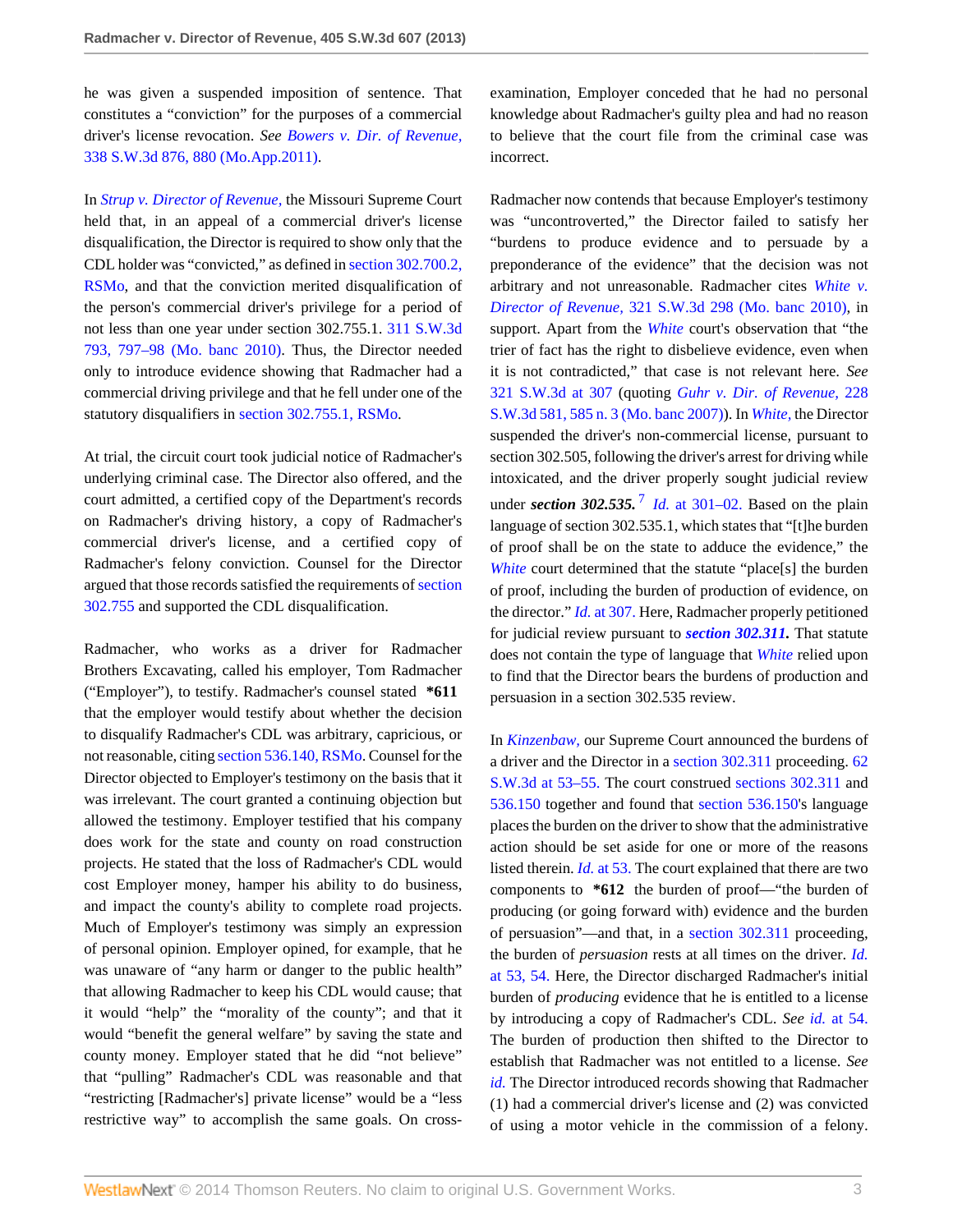Those records satisfied the Director's burden to make a *prima facie* showing of each of the statutory elements necessary to support the disqualification under [section 302.755](http://www.westlaw.com/Link/Document/FullText?findType=L&pubNum=1000229&cite=MOST302.755&originatingDoc=I9b60fe2afeef11e2a160cacff148223f&refType=LQ&originationContext=document&vr=3.0&rs=cblt1.0&transitionType=DocumentItem&contextData=(sc.Search)). *See [id.](http://www.westlaw.com/Link/Document/FullText?findType=Y&serNum=2001558339&originationContext=document&vr=3.0&rs=cblt1.0&transitionType=DocumentItem&contextData=(sc.Search))* Once the Director satisfied her burden of production, then "it [was] the driver's burden to show that the facts that purport to be established by the administrative record are not true or that the grounds for the suspension are unlawful, unconstitutional, or otherwise insufficient under [section 536.150](http://www.westlaw.com/Link/Document/FullText?findType=L&pubNum=1000229&cite=MOST536.150&originatingDoc=I9b60fe2afeef11e2a160cacff148223f&refType=LQ&originationContext=document&vr=3.0&rs=cblt1.0&transitionType=DocumentItem&contextData=(sc.Search)) to support the director's action." *Id.* [at 54–55.](http://www.westlaw.com/Link/Document/FullText?findType=Y&serNum=2001558339&originationContext=document&vr=3.0&rs=cblt1.0&transitionType=DocumentItem&contextData=(sc.Search))

Radmacher presented no evidence that the Director's records were untrue. He claims, however, that he satisfied his burden because his evidence established that the Director's action was arbitrary and unreasonable and the Director presented no evidence to the contrary. We disagree. Applying our standard of review, the Director satisfied her burden of production of evidence by producing substantial evidence of Radmacher's possession of a CDL and his conviction for using a motor vehicle in the commission of a felony. Radmacher does not contend that the circuit court committed any error of law. His contention then must be that the circuit court's decision is against the weight of the evidence because he produced some evidence that the decision was arbitrary and unreasonable and the Director introduced nothing on that issue. Radmacher is simply mistaken. Our Supreme Court has unequivocally decided that the Driver bears the burden of persuasion on these issues. The Director need not produce evidence on these issues to prevail. The circuit court could simply be unpersuaded by the Driver's evidence. The circuit court, as the fact-finder, cannot be convicted of error for being unpersuaded by the party bearing the burden of persuasion.  $8$ Radmacher fails to establish any basis for this court to reverse the circuit court's decision affirming the disqualification of his CDL. Consequently, we affirm.

<span id="page-3-8"></span>All concur.

#### Footnotes

- <span id="page-3-0"></span>[1](#page-1-4) Statutory references are to the Revised Statutes of Missouri 2000, as updated by the 2012 Cumulative Supplement.
- <span id="page-3-1"></span>[2](#page-1-5) A motion for directed verdict is not appropriate in a court-tried case. *[Williams v. Dir. of Revenue,](http://www.westlaw.com/Link/Document/FullText?findType=Y&serNum=2024736812&pubNum=4644&fi=co_pp_sp_4644_72&originationContext=document&vr=3.0&rs=cblt1.0&transitionType=DocumentItem&contextData=(sc.Search)#co_pp_sp_4644_72)* 335 S.W.3d 70, 72, n. 1 [\(Mo.App.2011\)](http://www.westlaw.com/Link/Document/FullText?findType=Y&serNum=2024736812&pubNum=4644&fi=co_pp_sp_4644_72&originationContext=document&vr=3.0&rs=cblt1.0&transitionType=DocumentItem&contextData=(sc.Search)#co_pp_sp_4644_72). "[W]hen a motion for directed verdict is inappropriately made in a court-tried case, we will treat the motion as one submitting the case for a decision on the merits pursuant to [Rule 73.01\(b\).](http://www.westlaw.com/Link/Document/FullText?findType=L&pubNum=1005849&cite=MORRCPR73.01&originatingDoc=I9b60fe2afeef11e2a160cacff148223f&refType=LQ&originationContext=document&vr=3.0&rs=cblt1.0&transitionType=DocumentItem&contextData=(sc.Search))" *[Id.](http://www.westlaw.com/Link/Document/FullText?findType=Y&serNum=2024736812&originationContext=document&vr=3.0&rs=cblt1.0&transitionType=DocumentItem&contextData=(sc.Search))*
- <span id="page-3-2"></span>[3](#page-1-6) [Section 302.311](http://www.westlaw.com/Link/Document/FullText?findType=L&pubNum=1000229&cite=MOST302.311&originatingDoc=I9b60fe2afeef11e2a160cacff148223f&refType=LQ&originationContext=document&vr=3.0&rs=cblt1.0&transitionType=DocumentItem&contextData=(sc.Search)) provides, in pertinent part:

In the event an application for a license is denied or withheld, or in the event that a license is suspended or revoked by the director, the applicant or licensee so aggrieved may appeal to the circuit court of the county of his residence in the manner provided by chapter 536, RSMo, for the review of administrative decisions at any time within thirty days after notice that a license is denied or withheld or that a license is suspended or revoked. Upon such appeal the cause shall be heard de novo and the circuit court may order the director to grant such license, sustain the suspension or revocation by the director, set aside or modify the same, or revoke such license. Appeals from the judgment of the circuit court may be taken as in civil cases.....

- <span id="page-3-3"></span>[4](#page-1-7) Section 536.140.2 permits the reviewing court to determine whether the agency's action: "(1) Is in violation of constitutional provisions; (2) Is in excess of the statutory authority or jurisdiction of the agency; (3) Is unsupported by competent and substantial evidence upon the whole record; (4) Is, for any other reason, unauthorized by law; (5) Is made upon unlawful procedure or without a fair trial; (6) Is *arbitrary, capricious or unreasonable;* (7) Involves an abuse of discretion." (Emphasis added.)
- <span id="page-3-4"></span>[5](#page-1-8) "[I]n a contested case the private litigant must try his or her case before the agency, and judicial review is on the record of that administrative trial, whereas in a non-contested case the private litigant tries his or her case to the court." *[City of Valley Park v.](http://www.westlaw.com/Link/Document/FullText?findType=Y&serNum=2017879403&pubNum=4644&fi=co_pp_sp_4644_506&originationContext=document&vr=3.0&rs=cblt1.0&transitionType=DocumentItem&contextData=(sc.Search)#co_pp_sp_4644_506) Armstrong,* [273 S.W.3d 504, 506–07 \(Mo. banc 2009\)](http://www.westlaw.com/Link/Document/FullText?findType=Y&serNum=2017879403&pubNum=4644&fi=co_pp_sp_4644_506&originationContext=document&vr=3.0&rs=cblt1.0&transitionType=DocumentItem&contextData=(sc.Search)#co_pp_sp_4644_506) (citing [§§ 536.140,](http://www.westlaw.com/Link/Document/FullText?findType=L&pubNum=1000229&cite=MOST536.140&originatingDoc=I9b60fe2afeef11e2a160cacff148223f&refType=LQ&originationContext=document&vr=3.0&rs=cblt1.0&transitionType=DocumentItem&contextData=(sc.Search)) [536.150\)](http://www.westlaw.com/Link/Document/FullText?findType=L&pubNum=1000229&cite=MOST536.150&originatingDoc=I9b60fe2afeef11e2a160cacff148223f&refType=LQ&originationContext=document&vr=3.0&rs=cblt1.0&transitionType=DocumentItem&contextData=(sc.Search)).
- <span id="page-3-5"></span>[6](#page-1-9) Section 536.150.1 states that the reviewing court "may determine whether [the] decision, in view of the facts as they appear to the court, is unconstitutional, unlawful, *unreasonable, arbitrary,* or capricious or involves an abuse of discretion[.]" (Emphasis added.)
- <span id="page-3-6"></span>[7](#page-2-0) Section 302.535 is part of a grouping of statutes relating to the suspension of driving privileges because the driver had an excessive blood alcohol content, sections 302.500–302.541. *Folkedahl v. Dir. of Revenue,* [307 S.W.3d 238, 240 \(Mo.App.2010\)](http://www.westlaw.com/Link/Document/FullText?findType=Y&serNum=2021735136&pubNum=4644&fi=co_pp_sp_4644_240&originationContext=document&vr=3.0&rs=cblt1.0&transitionType=DocumentItem&contextData=(sc.Search)#co_pp_sp_4644_240). [Section](http://www.westlaw.com/Link/Document/FullText?findType=L&pubNum=1000229&cite=MOST302.311&originatingDoc=I9b60fe2afeef11e2a160cacff148223f&refType=LQ&originationContext=document&vr=3.0&rs=cblt1.0&transitionType=DocumentItem&contextData=(sc.Search)) [302.311](http://www.westlaw.com/Link/Document/FullText?findType=L&pubNum=1000229&cite=MOST302.311&originatingDoc=I9b60fe2afeef11e2a160cacff148223f&refType=LQ&originationContext=document&vr=3.0&rs=cblt1.0&transitionType=DocumentItem&contextData=(sc.Search)), on the other hand, is a part of the general provisions relating to drivers' licenses. *Id.* [at 241.](http://www.westlaw.com/Link/Document/FullText?findType=Y&serNum=2021735136&originationContext=document&vr=3.0&rs=cblt1.0&transitionType=DocumentItem&contextData=(sc.Search)) Judicial review of a decision to disqualify a person from driving a commercial vehicle under [section 302.755](http://www.westlaw.com/Link/Document/FullText?findType=L&pubNum=1000229&cite=MOST302.755&originatingDoc=I9b60fe2afeef11e2a160cacff148223f&refType=LQ&originationContext=document&vr=3.0&rs=cblt1.0&transitionType=DocumentItem&contextData=(sc.Search)) is governed by [section 302.311](http://www.westlaw.com/Link/Document/FullText?findType=L&pubNum=1000229&cite=MOST302.311&originatingDoc=I9b60fe2afeef11e2a160cacff148223f&refType=LQ&originationContext=document&vr=3.0&rs=cblt1.0&transitionType=DocumentItem&contextData=(sc.Search)). *Miller,* [277 S.W.3d](http://www.westlaw.com/Link/Document/FullText?findType=Y&serNum=2017906270&pubNum=4644&fi=co_pp_sp_4644_293&originationContext=document&vr=3.0&rs=cblt1.0&transitionType=DocumentItem&contextData=(sc.Search)#co_pp_sp_4644_293) [at 293](http://www.westlaw.com/Link/Document/FullText?findType=Y&serNum=2017906270&pubNum=4644&fi=co_pp_sp_4644_293&originationContext=document&vr=3.0&rs=cblt1.0&transitionType=DocumentItem&contextData=(sc.Search)#co_pp_sp_4644_293).
- <span id="page-3-7"></span>[8](#page-3-8) [Section 302.755.1\(5\), RSMo](http://www.westlaw.com/Link/Document/FullText?findType=L&pubNum=1000229&cite=MOST302.755&originatingDoc=I9b60fe2afeef11e2a160cacff148223f&refType=LQ&originationContext=document&vr=3.0&rs=cblt1.0&transitionType=DocumentItem&contextData=(sc.Search)), states that "[a] person *is disqualified* from driving a commercial motor vehicle for a period of not less than one year" if he or she uses of a motor vehicle "in the commission of any felony." (Emphasis added.) In the face of this seemingly mandatory language, we have some question whether [section 536.150, RSMo](http://www.westlaw.com/Link/Document/FullText?findType=L&pubNum=1000229&cite=MOST536.150&originatingDoc=I9b60fe2afeef11e2a160cacff148223f&refType=LQ&originationContext=document&vr=3.0&rs=cblt1.0&transitionType=DocumentItem&contextData=(sc.Search)), authorizes a reviewing court to overturn a disqualification as "arbitrary" or "unreasonable" based on factors like those offered in Employer's testimony, where the statutory